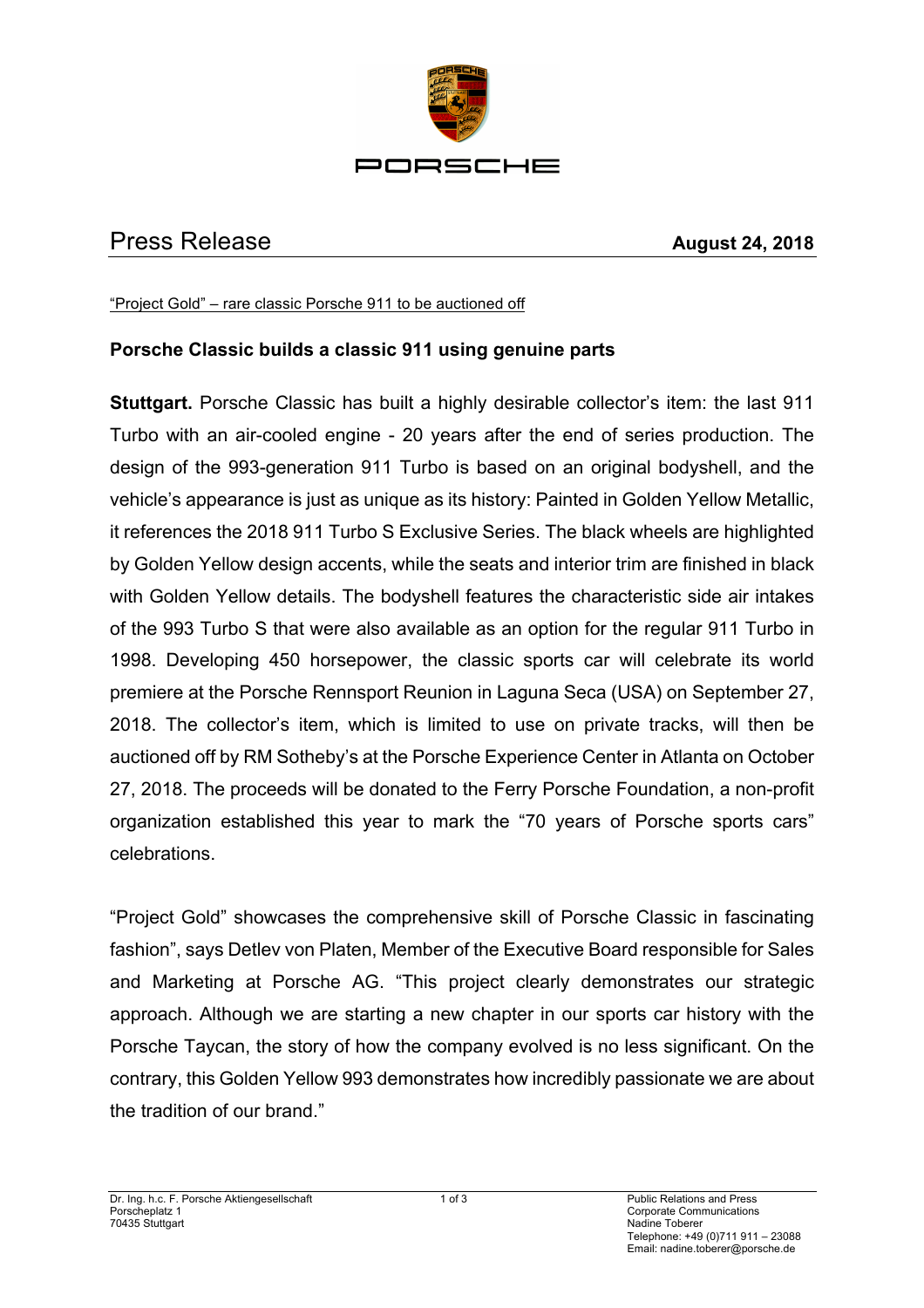"Project Gold" represents Porsche Classic's spectacular contribution to the "70 years of Porsche sports cars" celebrations: With this anniversary in mind as well as the forthcoming market launch of the Taycan as the first purely electric Porsche sports car, the experts at Porsche Classic came up with the idea of constructing a completely new vehicle based on an existing genuine type 993 bodyshell, showcasing both tradition and innovation. The experts were able to rely on a selection of over 6,500 genuine parts that Porsche Classic offers exclusively for 993 generation models. Overall, the Classic division currently stocks some 52,000 parts, which can be sourced via Porsche Classic Partners and Porsche Centers around the globe to repair and restore classic Porsche cars.

Construction of the unique vehicle took approximately one and a half years. The bodyshell was first put through the corrosion protection and painting process applied to today's series-production vehicles. The collector's item was then assembled and tuned by Porsche Classic specialists at the Porsche restoration workshop in Stuttgart. A brand new 3.6-liter twin-turbo flat-six engine developing 450 hp was installed, delivering the performance the vehicle originally had when it was in production. The manual transmission and all-wheel drive were also sourced from the Porsche Classic range of genuine parts. The hand-stamped chassis number follows the last seriesproduction model of the 993 Turbo which rolled off the production line in 1998.

The exterior and interior elements were coordinated with the workshop's dedicated Porsche Exclusive Manufaktur experts who were responsible for creating the 2018 911 Turbo S Exclusive series, which was limited to 500 units worldwide. To complement these elements, the designers at Style Porsche worked on the color gradients and positioning of badges as well as other interior details.

The 993 remains a sought-after collector's item to this day, and is considered a particularly sophisticated and reliable vehicle. It was the first 911 to feature a redesigned aluminium chassis, giving it exceptional agility at the time. The 911 Turbo version of the 993 was also the first to have a twin-turbo engine, making it the lowestemission standard automotive powertrain in the world in 1995. The front section is